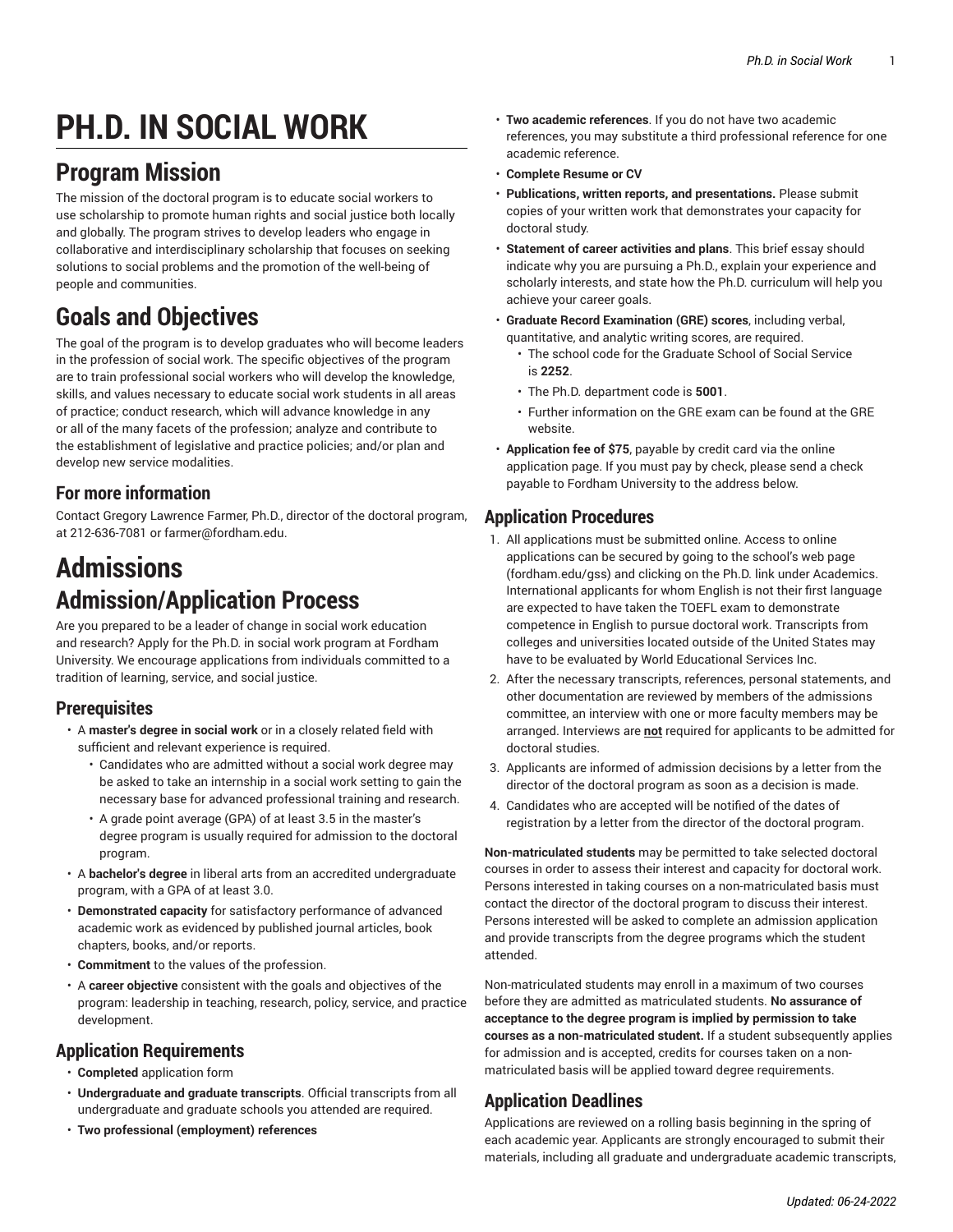in the fall semester to ensure early review. Applications will be reviewed until the incoming class is full.

The deadline for all applications, including supporting materials, is **February 1** of the year the student plans to matriculate. Students are admitted in the fall semester only.

We encourage you to submit all materials via our [online application.](https://gradadmissions.fordham.edu/apply/) If you must send some items by mail, please send them to

#### **Fordham University**

**Graduate School of Social Service** Office of Admission 113 West 60th Street, Suite 608 New York, NY 10023

# **Questions?**

Our Office of Admission is available to answer your questions and concerns throughout the application process. Please email us at [gssadmission@fordham.edu](mailto:gssadmission@fordham.edu) or call 212-636-6600

# **Requirements**

The Ph.D. in social work program consists of 48 credits of coursework and a dissertation. Students can complete all coursework in two academic years.

## **Requirements for students entering in fall 2018 and beyond**

| Course                     | <b>Title</b>                              | <b>Credits</b> |
|----------------------------|-------------------------------------------|----------------|
| Coursework                 |                                           |                |
| <b>SWGS 7005</b>           | <b>Theories of Social Work</b>            | 3              |
| <b>SWGS 7700</b>           | <b>Survey Research Methods</b>            | 3              |
| <b>SWGS 7012</b>           | Statistics I                              | 3              |
| <b>SWGS 7950</b>           | Doctoral Foundation Seminar I             | 3              |
| <b>SWGS 7605</b>           | Social Work Education                     | 3              |
| <b>SWGS 7710</b>           | <b>Experimental Research Mtds</b>         | 3              |
| <b>SWGS 7002</b>           | Adv Stat in Soc Welf                      | 3              |
| <b>SWGS 7960</b>           | <b>Foundations Seminar II</b>             | 3              |
| <b>SWGS 7781</b>           | Poverty and Race                          | 3              |
| <b>SWGS 7004</b>           | Philosophy of Science                     | 3              |
| <b>SWGS 7003</b>           | <b>Oual Meth SW Research</b>              | 3              |
| <b>SWGS 7800</b>           | <b>Research Practicum</b>                 | $\mathbf{0}$   |
| <b>SWGS 7730</b>           | Data Management & Analysis                | 3              |
| <b>SWGS 7783</b>           | <b>Policy Analysis Seminar</b>            | 3              |
| <b>SWGS 7007</b>           | <b>Advance Social Work Practice</b>       | 3              |
| <b>SWGS 7801</b>           | <b>Teaching Practicum</b>                 | $\mathbf{0}$   |
| Two Electives <sup>1</sup> |                                           | 6              |
| <b>Comprehensive Exams</b> |                                           |                |
| <b>SWGS 0936</b>           | Phd Comp Exam-Theory                      | 0              |
| <b>SWGS 0934</b>           | Phd Comp Exam-Resrch (Qual)               | $\mathbf{0}$   |
| <b>SWGS 0930</b>           | <b>Phd Comp Exam-Basic Policy</b>         | $\Omega$       |
|                            | or SWGS 0932 Phd Comp Exam-Basic Practice |                |
| <b>SWGS 0931</b>           | Phd Comp Exam-Advanced Policy             | $\mathbf{0}$   |
|                            | or SWGS 0933 Phd Comp Exam-Adv Practice   |                |
| <b>Total Credits</b>       |                                           | 48             |

1 Electives are any course with the [subject code SWGS](https://bulletin.fordham.edu/courses/SWGS/) numbered 7000-8999 (of at least three credits).

## **For students who entered prior to fall 2018 (legacy curriculum)**

## **Social Work Practice Concentration**

| Course                     | <b>Title</b>                                | <b>Credits</b> |
|----------------------------|---------------------------------------------|----------------|
| Coursework                 |                                             |                |
| <b>SWGS 7004</b>           | Philosophy of Science                       | 3              |
| <b>SWGS 7007</b>           | <b>Advance Social Work Practice</b>         | 3              |
| <b>SWGS 7700</b>           | <b>Survey Research Methods</b>              | 3              |
| <b>SWGS 7012</b>           | Statistics I                                | 3              |
| <b>SWGS 7781</b>           | <b>Poverty and Race</b>                     | 3              |
| <b>SWGS 7605</b>           | Social Work Education                       | 3              |
| <b>SWGS 7710</b>           | <b>Experimental Research Mtds</b>           | 3              |
| <b>SWGS 7002</b>           | Adv Stat in Soc Welf                        | 3              |
| <b>SWGS 7008</b>           | <b>Family and Group Work</b>                | 3              |
| <b>SWGS 7720</b>           | Measurement                                 | 3              |
| <b>SWGS 7791</b>           | <b>Advanced Seminar I</b>                   | $\overline{2}$ |
| <b>SWGS 7792</b>           | Advanced Seminar II (1 credit, taken twice) | $\overline{2}$ |
| <b>SWGS 7793</b>           | <b>Advanced Seminar III</b>                 | $\overline{2}$ |
| <b>SWGS 7800</b>           | <b>Research Practicum</b>                   | 0              |
| <b>SWGS 7005</b>           | <b>Theories of Social Work</b>              | 3              |
| <b>SWGS 7730</b>           | Data Management & Analysis                  | 3              |
|                            | or SWGS 7003 Qual Meth SW Research          |                |
| <b>SWGS 7801</b>           | <b>Teaching Practicum</b>                   | 0              |
| Two Electives <sup>1</sup> |                                             | 6              |
| <b>Comprehensive Exams</b> |                                             |                |
| <b>SWGS 0936</b>           | Phd Comp Exam-Theory                        | 0              |
| <b>SWGS 0934</b>           | Phd Comp Exam-Resrch (Qual)                 | 0              |
| <b>SWGS 0930</b>           | <b>Phd Comp Exam-Basic Policy</b>           | 0              |
|                            | or SWGS 0932 Phd Comp Exam-Basic Practice   |                |
| <b>SWGS 0931</b>           | <b>Phd Comp Exam-Advanced Policy</b>        | $\overline{0}$ |
|                            | or SWGS 0933 Phd Comp Exam-Adv Practice     |                |
| <b>Total Credits</b>       |                                             | 48             |

1 Electives are any course with the [subject code SWGS](https://bulletin.fordham.edu/courses/SWGS/) numbered 7000-8999 (of at least three credits).

## **Social Policy Concentration**

| Course            | Title                               | <b>Credits</b> |
|-------------------|-------------------------------------|----------------|
| <b>Coursework</b> |                                     |                |
| <b>SWGS 7004</b>  | Philosophy of Science               | 3              |
| <b>SWGS 7007</b>  | <b>Advance Social Work Practice</b> | 3              |
| <b>SWGS 7700</b>  | <b>Survey Research Methods</b>      | 3              |
| <b>SWGS 7012</b>  | Statistics I                        | 3              |
| <b>SWGS 7781</b>  | Poverty and Race                    | 3              |
| <b>SWGS 7605</b>  | Social Work Education               | 3              |
| <b>SWGS 7710</b>  | <b>Experimental Research Mtds</b>   | 3              |
| <b>SWGS 7002</b>  | Adv Stat in Soc Welf                | 3              |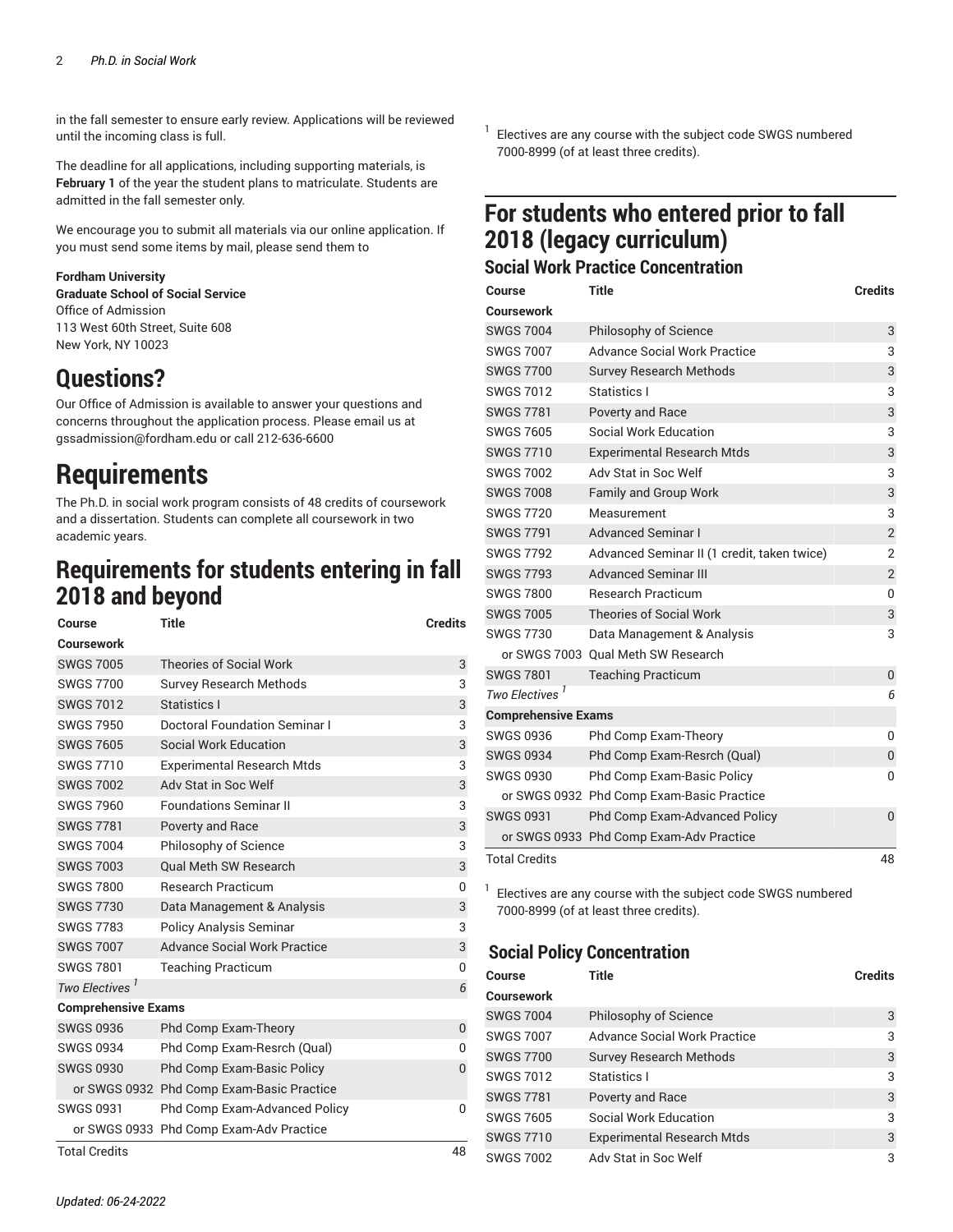| <b>SWGS 7783</b>           | <b>Policy Analysis Seminar</b>              | 3              |
|----------------------------|---------------------------------------------|----------------|
| <b>SWGS 7720</b>           | Measurement                                 | 3              |
| <b>SWGS 7791</b>           | <b>Advanced Seminar I</b>                   | $\overline{2}$ |
| <b>SWGS 7792</b>           | Advanced Seminar II (1 credit, taken twice) | 2              |
| <b>SWGS 7793</b>           | <b>Advanced Seminar III</b>                 | $\overline{2}$ |
| <b>SWGS 7800</b>           | <b>Research Practicum</b>                   | 0              |
| <b>SWGS 7782</b>           | Policy Implementation                       | 3              |
| <b>SWGS 7730</b>           | Data Management & Analysis                  | 3              |
|                            | or SWGS 7003 Qual Meth SW Research          |                |
| <b>SWGS 7801</b>           | <b>Teaching Practicum</b>                   | 0              |
| Two Electives <sup>1</sup> |                                             | 6              |
| <b>Comprehensive Exams</b> |                                             |                |
| SWGS 0936                  | Phd Comp Exam-Theory                        | U              |
| <b>SWGS 0934</b>           | Phd Comp Exam-Resrch (Qual)                 | $\Omega$       |
| <b>SWGS 0930</b>           | <b>Phd Comp Exam-Basic Policy</b>           | U              |
|                            | or SWGS 0932 Phd Comp Exam-Basic Practice   |                |
| <b>SWGS 0931</b>           | <b>Phd Comp Exam-Advanced Policy</b>        | 0              |
|                            | or SWGS 0933 Phd Comp Exam-Adv Practice     |                |
| <b>Total Credits</b>       |                                             | 48             |

1 Electives are any course with the [subject code SWGS](https://bulletin.fordham.edu/courses/SWGS/) numbered 7000-8999 (of at least three credits).

# **Plan of Study Plan of study for students beginning as of fall 2018**

| Year 1            |                                      | <b>Credits</b> |
|-------------------|--------------------------------------|----------------|
| Fall              |                                      |                |
| <b>SWGS 7781</b>  | Poverty and Race                     | 3              |
| <b>SWGS 7950</b>  | <b>Doctoral Foundation Seminar I</b> | 3              |
| <b>SWGS 7700</b>  | <b>Survey Research Methods</b>       | 3              |
| <b>SWGS 7012</b>  | Statistics I                         | 3              |
|                   | Credits                              | 12             |
| Spring            |                                      |                |
| <b>SWGS 7960</b>  | <b>Foundations Seminar II</b>        | 3              |
| <b>SWGS 7004</b>  | Philosophy of Science                | 3              |
| <b>SWGS 7710</b>  | <b>Experimental Research Mtds</b>    | 3              |
| <b>SWGS 7002</b>  | Adv Stat in Soc Welf                 | 3              |
|                   | Credits                              | 12             |
| Year <sub>2</sub> |                                      |                |
| Fall              |                                      |                |
| <b>SWGS 7003</b>  | <b>Oual Meth SW Research</b>         | 3              |
| <b>SWGS 7800</b>  | <b>Research Practicum</b>            | $\overline{0}$ |
| <b>SWGS 7605</b>  | Social Work Education                | 3              |
| <b>SWGS 7005</b>  | <b>Theories of Social Work</b>       | 3              |
| Elective          |                                      | 3              |
|                   | Credits                              | 12             |
| Spring            |                                      |                |
| <b>SWGS 7730</b>  | Data Management & Analysis           | 3              |
| <b>SWGS 7007</b>  | <b>Advance Social Work Practice</b>  | 3              |
| <b>SWGS 7783</b>  | <b>Policy Analysis Seminar</b>       | 3              |

| <b>SWGS 7801</b>                        | <b>Teaching Practicum</b>            | 0            |
|-----------------------------------------|--------------------------------------|--------------|
| Elective <sup>1</sup>                   |                                      | 3            |
|                                         | Credits                              | 12           |
| Year 3                                  |                                      |              |
| Comprehensive Examinations <sup>2</sup> |                                      |              |
| <b>SWGS 0936</b>                        | <b>Phd Comp Exam-Theory</b>          | $\Omega$     |
| <b>SWGS 0934</b>                        | Phd Comp Exam-Resrch (Qual)          | U            |
| <b>SWGS 0930</b>                        | <b>Phd Comp Exam-Basic Policy</b>    | 0            |
| or SWGS 0932                            | or Phd Comp Exam-Basic Practice      |              |
| <b>SWGS 0931</b>                        | <b>Phd Comp Exam-Advanced Policy</b> | U            |
| or SWGS 0933                            | or Phd Comp Exam-Adv Practice        |              |
|                                         | Credits                              | 0            |
| Year 4                                  |                                      |              |
| Dissertation <sup>2</sup>               |                                      | 0            |
|                                         | Credits                              | <sup>0</sup> |
|                                         | <b>Total Credits</b>                 | 48           |

 $1$  Electives are any course with the [subject code SWGS](https://bulletin.fordham.edu/courses/SWGS/) numbered

 $7000$ -8999 (of at least three credits).<br><sup>2</sup> Each term the student is working on the comprehensive exams and the dissertation, SWGS 0799 Maint Matric - Mentored must be taken. Depending on the nature of the dissertation, completing the study may take longer than one year.

## **Plans of study for students who began prior to fall 2018**

## **Social Work Practice Concentrator**

| Year 1<br>Fall        |                                     | <b>Credits</b> |
|-----------------------|-------------------------------------|----------------|
| <b>SWGS 7004</b>      | Philosophy of Science               | 3              |
| <b>SWGS 7007</b>      | <b>Advance Social Work Practice</b> | 3              |
| <b>SWGS 7700</b>      | <b>Survey Research Methods</b>      | 3              |
| <b>SWGS 7012</b>      | Statistics I                        | 3              |
|                       | Credits                             | 12             |
| Spring                |                                     |                |
| <b>SWGS 7781</b>      | Poverty and Race                    | 3              |
| <b>SWGS 7605</b>      | Social Work Education               | 3              |
| <b>SWGS 7710</b>      | <b>Experimental Research Mtds</b>   | 3              |
| <b>SWGS 7002</b>      | Adv Stat in Soc Welf                | 3              |
|                       | Credits                             | 12             |
| Year <sub>2</sub>     |                                     |                |
| Fall                  |                                     |                |
| <b>SWGS 7008</b>      | <b>Family and Group Work</b>        | 3              |
| <b>SWGS 7720</b>      | Measurement                         | 3              |
| <b>SWGS 7791</b>      | <b>Advanced Seminar I</b>           | $\overline{2}$ |
| <b>SWGS 7792</b>      | <b>Advanced Seminar II</b>          | $\mathbf{1}$   |
| Elective <sup>1</sup> |                                     | 3              |
|                       | Credits                             | 12             |
| Spring                |                                     |                |
| <b>SWGS 7005</b>      | <b>Theories of Social Work</b>      | 3              |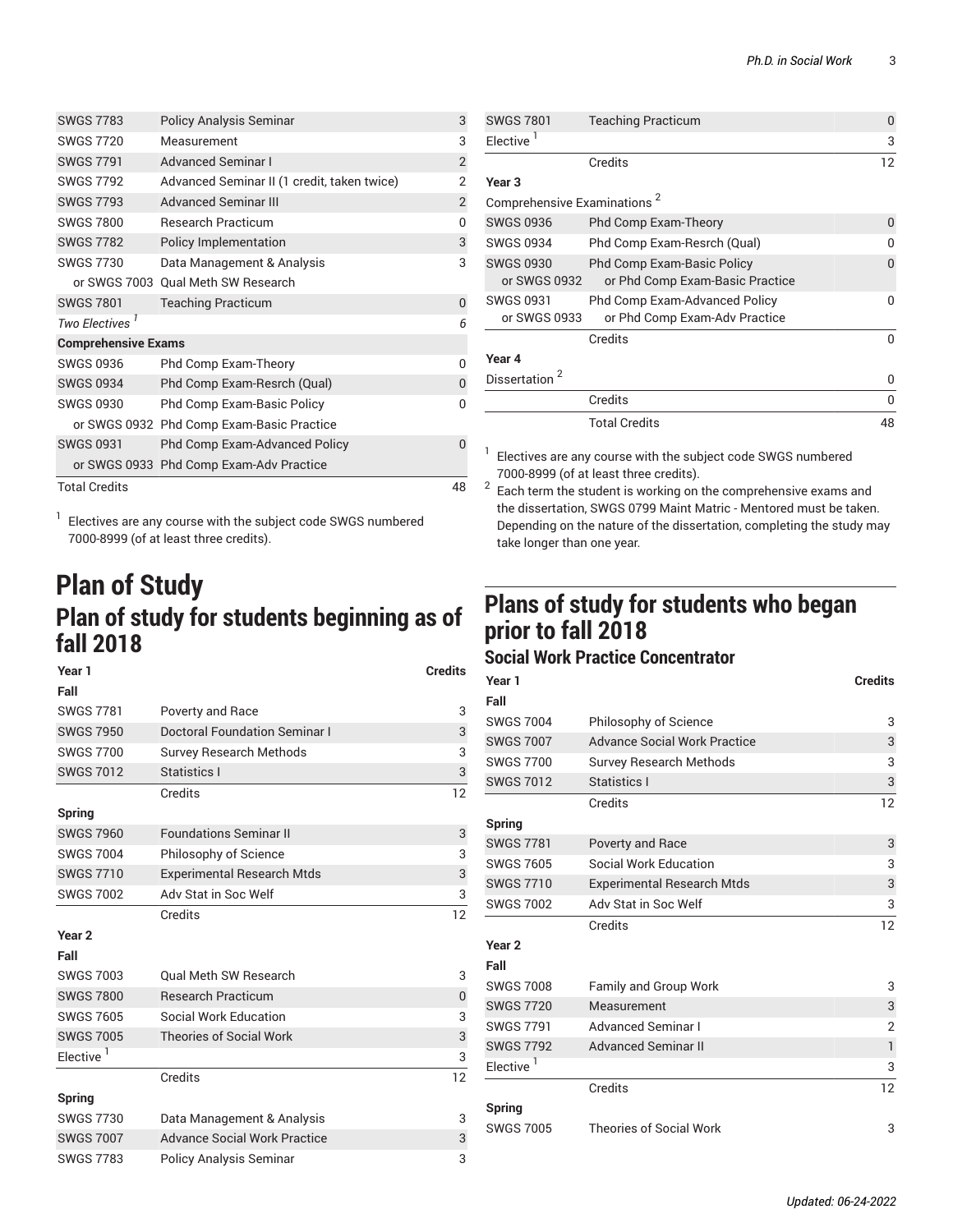| <b>SWGS 7730</b><br>or SWGS 7003        | Data Management & Analysis<br>or Qual Meth SW Research | 3              |
|-----------------------------------------|--------------------------------------------------------|----------------|
| <b>SWGS 7792</b>                        | <b>Advanced Seminar II</b>                             |                |
| <b>SWGS 7793</b>                        | <b>Advanced Seminar III</b>                            | $\overline{2}$ |
| <b>SWGS 7801</b>                        | <b>Teaching Practicum</b>                              | O              |
| Elective <sup>1</sup>                   |                                                        | 3              |
|                                         | Credits                                                | 12             |
| Year <sub>3</sub>                       |                                                        |                |
| Comprehensive Examinations <sup>2</sup> |                                                        | 0              |
| SWGS 0936                               | Phd Comp Exam-Theory                                   | U              |
| <b>SWGS 0934</b>                        | Phd Comp Exam-Resrch (Qual)                            | 0              |
| <b>SWGS 0930</b>                        | <b>Phd Comp Exam-Basic Policy</b>                      | U              |
| <b>SWGS 0931</b>                        | <b>Phd Comp Exam-Advanced Policy</b>                   | 0              |
|                                         | Credits                                                | O              |
| Year 4                                  |                                                        |                |
| Dissertation                            |                                                        | 0              |
|                                         | Credits                                                | 0              |
|                                         | <b>Total Credits</b>                                   | 48             |

1 Electives are any course with the [subject code SWGS](https://bulletin.fordham.edu/courses/SWGS/) numbered 7000-8999 (of at least three credits).

 $^{\rm 2}$  Each term the student is working on the comprehensive exams and the dissertation, SWGS 0799 Maint Matric - Mentored must be taken. Depending on the nature of the dissertation, completing the study may take longer than one year.

#### **Social Policy Concentrator**

| Year 1<br>Fall                   |                                                        | <b>Credits</b> |
|----------------------------------|--------------------------------------------------------|----------------|
| <b>SWGS 7004</b>                 | Philosophy of Science                                  | 3              |
| <b>SWGS 7007</b>                 | <b>Advance Social Work Practice</b>                    | 3              |
| <b>SWGS 7700</b>                 | <b>Survey Research Methods</b>                         | 3              |
| <b>SWGS 7012</b>                 | Statistics I                                           | 3              |
|                                  | Credits                                                | 12             |
| <b>Spring</b>                    |                                                        |                |
| <b>SWGS 7781</b>                 | Poverty and Race                                       | 3              |
| <b>SWGS 7605</b>                 | Social Work Education                                  | 3              |
| <b>SWGS 7710</b>                 | <b>Experimental Research Mtds</b>                      | 3              |
| <b>SWGS 7002</b>                 | Adv Stat in Soc Welf                                   | 3              |
|                                  | Credits                                                | 12             |
| Year <sub>2</sub>                |                                                        |                |
| Fall                             |                                                        |                |
| <b>SWGS 7783</b>                 | <b>Policy Analysis Seminar</b>                         | 3              |
| <b>SWGS 7720</b>                 | Measurement                                            | 3              |
| <b>SWGS 7791</b>                 | <b>Advanced Seminar I</b>                              | $\overline{2}$ |
| <b>SWGS 7792</b>                 | <b>Advanced Seminar II</b>                             | $\mathbf{1}$   |
| <b>SWGS 7800</b>                 | <b>Research Practicum</b>                              | 0              |
| Elective <sup>1</sup>            |                                                        | 3              |
|                                  | Credits                                                | 12             |
| Spring                           |                                                        |                |
| <b>SWGS 7782</b>                 | Policy Implementation                                  | 3              |
| <b>SWGS 7730</b><br>or SWGS 7003 | Data Management & Analysis<br>or Qual Meth SW Research | 3              |

| <b>SWGS 7792</b>                        | <b>Advanced Seminar II</b>        | 1              |
|-----------------------------------------|-----------------------------------|----------------|
| <b>SWGS 7793</b>                        | <b>Advanced Seminar III</b>       | $\mathfrak{p}$ |
| <b>SWGS 7801</b>                        | <b>Teaching Practicum</b>         | 0              |
| Elective <sup>1</sup>                   |                                   | 3              |
|                                         | Credits                           | 12             |
| Year <sub>3</sub>                       |                                   |                |
| Comprehensive Examinations <sup>2</sup> |                                   |                |
| <b>SWGS 0936</b>                        | Phd Comp Exam-Theory              | $\Omega$       |
| <b>SWGS 0934</b>                        | Phd Comp Exam-Resrch (Qual)       | በ              |
| <b>SWGS 0930</b>                        | <b>Phd Comp Exam-Basic Policy</b> | 0              |
| <b>SWGS 0931</b>                        | Phd Comp Exam-Advanced Policy     | O              |
|                                         | Credits                           | <sup>0</sup>   |
| Year 4                                  |                                   |                |
| Dissertation                            |                                   | O              |
|                                         | Credits                           | 0              |
|                                         | <b>Total Credits</b>              | 48             |

 $1$  Electives are any course with the [subject code SWGS](https://bulletin.fordham.edu/courses/swgs/) numbered 7000-8999 (of at least three credits).

 $^2\,$  Each term the student is working on the comprehensive exams and the dissertation, SWGS 0799 Maint Matric - Mentored must be taken. Depending on the nature of the dissertation, completing the study may take longer than one year.

# **Academic Advising Overview**

A faculty adviser is assigned to each matriculated student in the fall semester. At any time, students can request a change in their adviser. The faculty who serves as a chair for the student's dissertation will serve as the student's adviser. Students must meet annually with their adviser to complete the [Academic](https://bulletin.fordham.edu/gss/phd/PhD_Annual_Student_Assessment.docx) Progress Form. The completed form must be submitted to the director of the doctoral program by March 31.

# **Role of the Adviser**

Along with providing career guidance, the faculty adviser can help with concerns like those listed below:

- 1. To help students understand the nature of the doctoral program, including degree requirements, grading, course sequencing, and requirements for electives and internship.
- 2. To be available thereafter to the advisee in a consultant function regarding the course of study, including choice of specialization, career goals, and other issues about which students have concerns.
- 3. To discuss with students possible topics for independent study, and to review and formally approve any independent study proposals prior to their submission to the committee. The adviser may also assist the students in locating mentors for independent study.
- 4. To discuss with students possible internships, and to review and formally approve any internship plan prior to its submission to the doctoral program director. The adviser may also assist the student in finding preceptors for the internship.
- 5. To meet with students and the Independent Study Committee or doctoral program director if there are questions about either the independent study or the internship.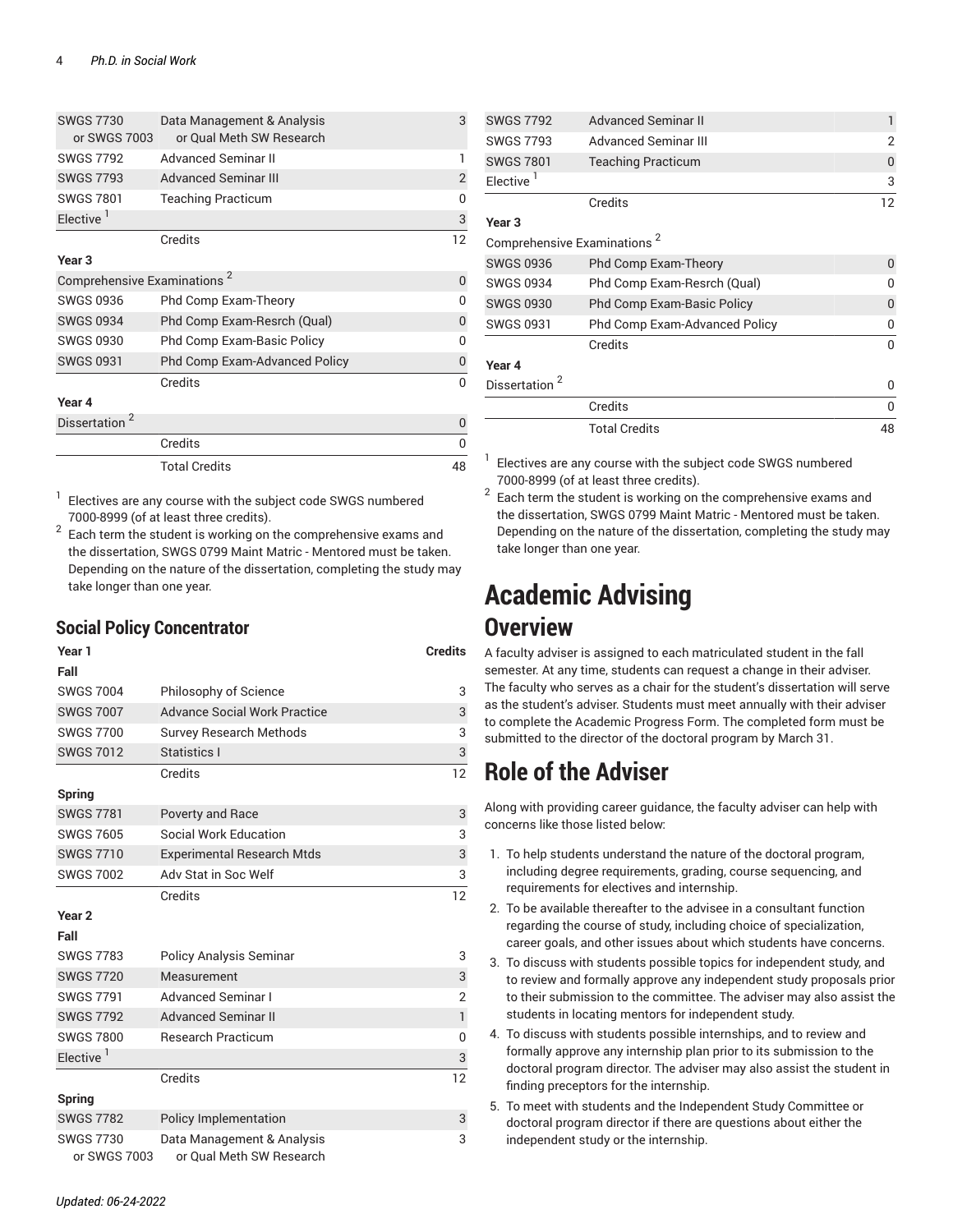- 6. To be available to students should there be concerns over their academic progress. Advisers are expected to meet with the Doctoral Review Committee to present their perception of the student's academic situation.
- 7. To be available to students as they develop an educational plan for the second year, including identifying appropriate electives. Some discussion of possible dissertation topics may also be considered.
- 8. To meet with students if requested to discuss timing and advise about readiness to take the Comprehensive Examination.
- 9. To be available to write letters of reference for students' applications for scholarships, fellowships, assistantships, and employment.

## **Academic Guidelines Program Objectives and Structure Overview**

The program of doctoral study consists of two major components: Coursework and dissertation. These integrated components are designed to teach students the knowledge and skills necessary for future leadership positions in policymaking, service development, education, practice, and research.

The program requires a minimum of two years to earn the 48 credits necessary for the degree. Students may take courses on a part-time or full-time basis. During the first two to four years of study, students complete 48 credits.

A primary objective of the Ph.D. program is to educate social work scholars and researchers. In support of this objective, the curriculum consists of two required courses in social statistics, four required research methods courses that cover quantitative and qualitative research methods, and a course on the philosophy of science.

In addition to the required courses, students may choose to enroll in additional research methods and statistics courses either in the Graduate School of Social Service or in other divisions of the University. All students are required to take at least one semester of an advanced research practicum in conjunction with their third or fourth required research methods course. During the practicum they will assist a faculty member in an ongoing research activity.

A major responsibility of all social work doctoral programs is to prepare graduates who will assume academic positions in social work education. In recognition of this responsibility, the Ph.D. program offers a course on social work education. In addition, all students are expected to take a one-semester teaching practicum in which they will assist a faculty member in the design, development, and delivery of a graduate-level social work course. Students who have the interest and expertise will have the opportunity to teach in the Graduate School of Social Service's M.S.W. and B.A.S.W. programs.

Rounding out the coursework are elective courses and independent study, which give students the opportunity to individualize their education further and develop greater knowledge in particular areas. Students are expected to take some of their electives in other academic divisions of the University to broaden their perspectives on particular topics. To ensure integrity in the coursework, academic advisers assist students when they choose electives.

Upon completion of 48 credits and passing the doctoral comprehensive examinations, each student begins to work on developing a dissertation proposal. At this point the student assembles a dissertation committee that will review and approve the dissertation proposal.

After a successful proposal review each student continues to work with the committee, which oversees execution and completion of the dissertation research. The dissertation committee is chaired by a faculty member and includes two other members, one of whom is selected from outside the Graduate School of Social Service. Although the dissertation committee is formed officially after students pass all comprehensive examinations, students are encouraged to discuss dissertation ideas with faculty members while they are taking courses. This process should help students to identify possible committee members before they must begin to prepare dissertation proposals.

While in the dissertation phase, students are required to register each academic semester for the maintenance matriculation with mentoring course.

#### **Electives**

Students take 6 credit hours of electives offered in GSS's doctoral program or other doctoral programs at Fordham University. At times, after approval from the doctoral faculty adviser and the director of the doctoral program, a doctoral student may be permitted to take a master's level course.

In order to qualify for doctoral level credit, a course must:

- Further the student's knowledge in the area of study or research reflected in their educational program.
- Present material not covered in the student's previous education or other available doctoral level courses.
- Involve an assignment agreed to by the instructor and the student that exceeds work required of master's level students.
- Provide evidence of familiarity with prevailing theory and conceptualization of practice at a greater breadth, depth, and higher level of abstraction.

To meet the above criteria, the student must contract with the course instructor that these expectations will be met and must present to his or her faculty advisor, a written justification for taking the course.

If in the advisor's judgment the student's proposal fits into the student's learning plan, the advisor recommends approval to the director of the doctoral program. The program director must authorize any independent study.

Six credits in elective courses are a required minimum. Students might wish (or may be asked) to take more electives to gain added knowledge in their areas of concentration and to have better preparation for the Comprehensive Examination.

Electives may be taken in other graduate departments of Fordham University with the advice and consent of the student's adviser, the director of the doctoral program, and the chairperson of the other Fordham University graduate department.

# **Academic Progress Expectations and Timeline**

### **Completion of Coursework**

Full-time and part-time students are expected to complete course work in two to four years, respectively. Full-time matriculated students are expected to be enrolled in three or four courses per semester. Part-time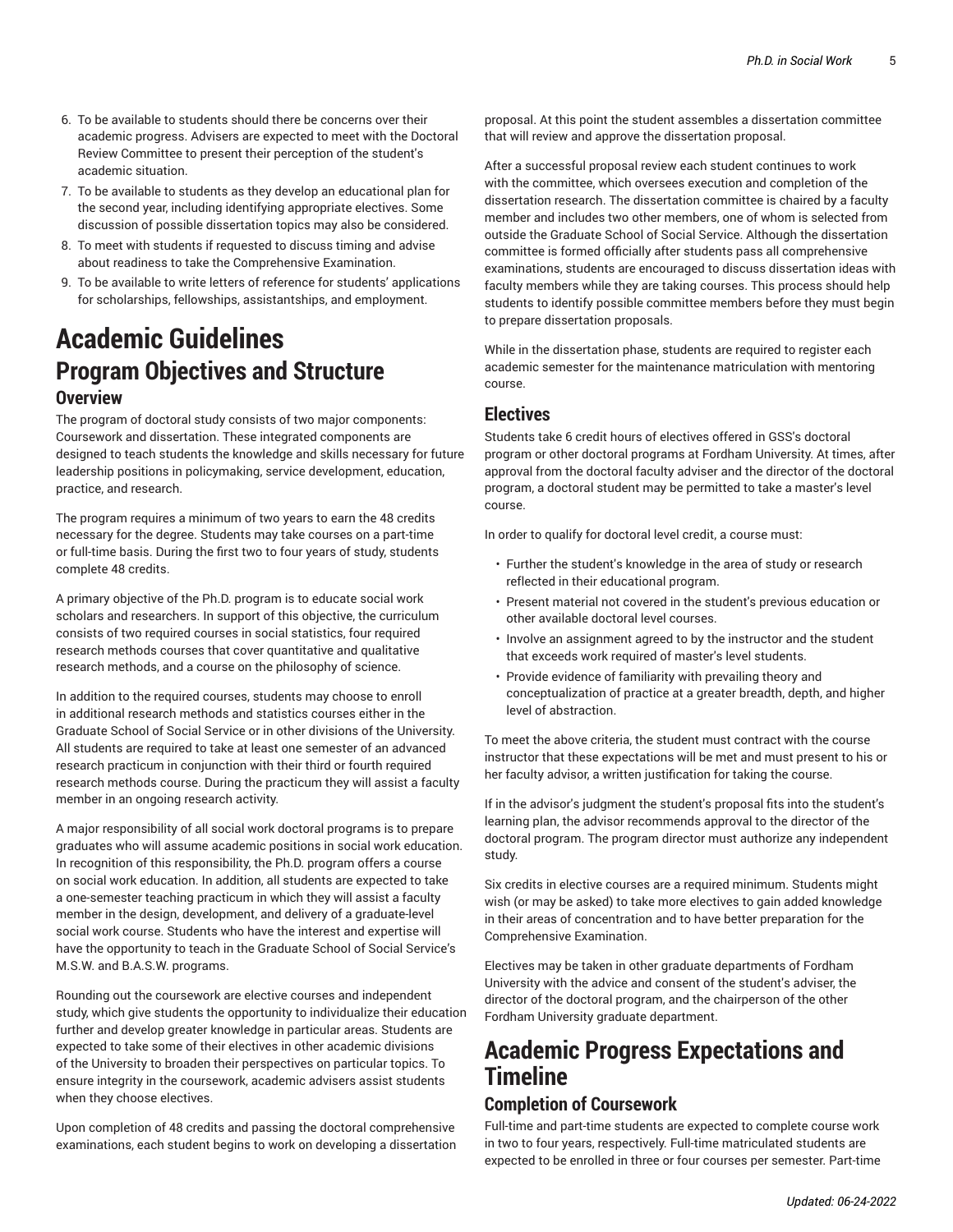matriculated students are expected to be enrolled in at least two courses per semester.

#### **Completion of Comprehensive Examinations Paper**

Students must complete this requirement within thirteen months of completing coursework. Students will be given two opportunities to complete this requirement.

#### **Completion of a Dissertation Proposal**

Students are expected to successfully defend a dissertation proposal within one year of passing comprehensive examinations.

#### **Completion of Dissertation Research**

Students are expected to successfully defend a dissertation within two years of successfully defending a dissertation proposal.

## **Practicums**

Students enroll in practicums to enhance teaching and teaching skills.

These courses have the same numbers as the internships. Zero-credit, one-semester practicums in research (SWGS 7800 Research Practicum) and teaching (SWGS 7801 Teaching Practicum) are required for all students in their advanced year of studies. In certain cases (when educationally indicated), extending over two semesters, students may earn up to six credits for practicums in research and/or teaching. Students interested in this option should consult with the program director and their adviser.

## **Internships**

#### **Policy**

When educationally indicated, a student may take or be required to take a professional practice internship as a required elective. This internship will be undertaken to enhance and broaden a student's knowledge of and competency in a M.S.W. area where previous experience is inadequate. The internship may be required for all Ph.D. candidates who do not hold a master's degree in social work and for all international students without a comparable M.S.W. in order to provide them with a professional social work experience in a social agency setting. Where indicated by the student's goals and the educational plan developed, internships might include administrative or research experience. Internships may not be undertaken at an agency where the student is currently employed.

The internship shall be a zero-credit course for one or more semesters, a one-semester, three credit course, or a two-semester, six-credit course, carried out through the equivalency of one day a week over a semester (three credits), or over an academic year (six credits), or for a block of fifteen days for each three credits during the summer session.

#### **Goals**

- 1. To enhance students' capacity for conceptualization through the formulation and testing of policy, program, or practice principles in a social work setting.
- 2. To extend students' knowledge and competence in the application and analytical examination of theoretical concepts, differential interventions, or differential planning.
- 3. To extend the student's opportunity for testing and developing innovative ideas.
- 4. To extend the student's capacity to engage in social work theory building.

5. To extend the student's ability to integrate areas of specialization and research.

#### **Procedures**

Planning for the internship typically should take place during the beginning of the second semester of the first year, when the student and faculty adviser meet to discuss an educational plan. If internship is seen as part of the plan, student and adviser will identify the focus of the internship. The adviser or another faculty member may then serve as preceptor for the internship.

When an internship is required as a condition of program admission planning, it may commence at the onset of study.

### **Role of Internship Preceptor**

The preceptor shall:

- 1. Meet with the student to clarify the focus of the internship and insure that the student has all necessary information about the nature of internships and the proposal outline.
- 2. Discuss the student's idea for the internship, work with the student on the plan in relation to the educational objectives, in collaboration with the student select the type of agency setting conducive to their attainment, and determine those methods to be employed in goal achievement.
- 3. Negotiate with the identified agency about the student's placement, its objective, planned activities, and duration.
- 4. Serve as liaison with the agency-based internship supervisor.
- 5. Prior to the completion of the internship, consult with the supervisor and the student about the nature and quality of the internship experience.
- 6. Collaborate with the student in designing an outline for the final paper, review the final paper, and grade the internship.

In consultation with the preceptor and adviser, the student shall write a proposal prepared in accordance with the Outline for Internship Proposals. After review with student first by the preceptor and then by the adviser, the proposal will be submitted to the director of the doctoral program for final approval.

If the director has questions about the proposal, the student and preceptor may be asked to meet for discussion. When modifications are necessary, there will be a subsequent review prior to approval.

Proposals for the internship should have the signature of the preceptor and the adviser, together with any additional comments they might wish to make.

Students taking the internship are required to register for one or all of the following courses:

- SWGS 7300 Internship (one semester)
- SWGS 7301 Internship (two semesters)
- SWGS 7302 Internship (non-credit)

## **Statistics Course Waivers**

Students may waive Statistics 1 and/or Statistics 2 by passing waiver examinations.

Statistics I and II are required courses in the doctoral program. To avoid redundancy in students' education, qualified students are allowed to waive these courses. The waiver application must be submitted to the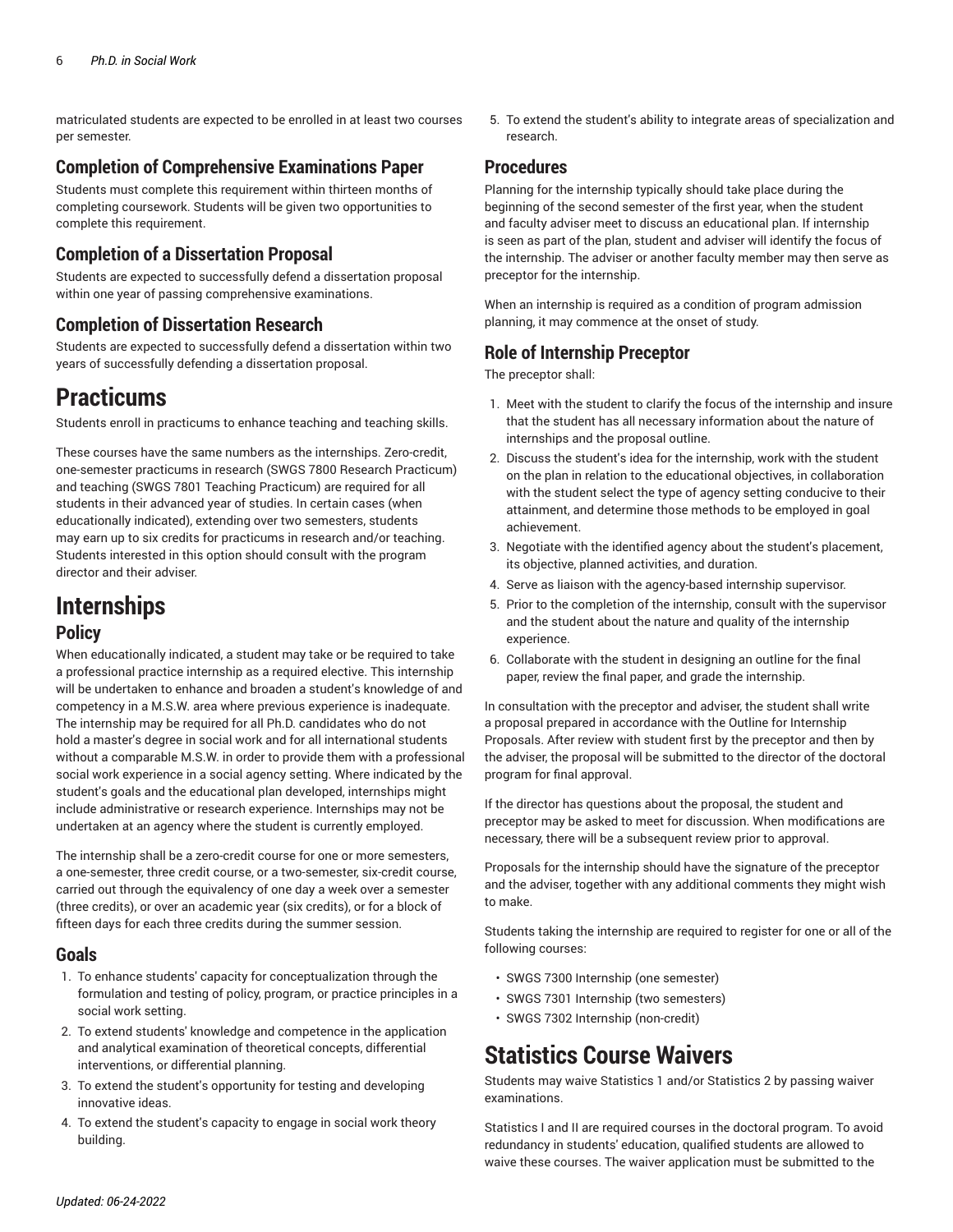director of the doctoral program. The instructor(s) for the course(s) for which the waiver(s) is(are) requested will review the application(s) and decide whether the waiver(s) is(are) approved.

Please note that waivers do not apply to students who receive transfer credit, which is given at the time of admission. Waivers are for students who are not eligible for transfer credit, but believe they may have fulfilled the statistics requirement by having taken graduate-level courses. Students who fail Statistics I or Statistics II may not request a wavier in lieu of re-taking either course.

A student must take a data analysis course(s) **outside of the Graduate School of Social Service** to replace the credit hours for each of the Statistics I and II courses for which a waiver is approved. A data analysis course may be an advanced statistics course (e.g., Advanced Regression Analysis, Path Analysis, Structural Equation Modeling) or a course on qualitative data analysis (e.g., Content Analysis, Narrative Analysis, Linguistic Analysis).

Research design courses, either in quantitative or qualitative methods, may not be used to meet this requirement. The number of credits of advanced data analysis courses must be equal to the number of credits for which a waiver is received (i.e., 3 credits if only Statistics I is waived and 6 credits if both Statistics I and II are waived). Prior approval of the advanced data analysis course(s) taken in the event of a waiver of Statistics I and/or II must be obtained from the director of the doctoral program.

### **Waiver Criteria**

To waive Statistics I or Statistics II, students must have received a grade of B or better in an equivalent statistics course. This course must have been completed within the past five years. Applications for all waivers must be verified by a check of the transcript by the director of the doctoral program. Students are notified of a decision as soon as possible so they can enroll in another course if they qualify for the waiver.

#### **Application Procedure**

- 1. Applications are submitted to the director of the doctoral program for review. A separate application must be completed for Statistics I and for Statistics II.
- 2. After verifying that the student has received a grade of B in a statistics course that was taken within the past five years, the director of the doctoral program will send the application to the statistics course instructor..
- 3. The statistics course instructor will notify the student and director of the doctoral program of the decision.

## **Comprehensive Examinations Purpose**

The student will demonstrate mastery of a substantive area of social work or social welfare and the ability to design an empirical study. Demonstration of that knowledge will require the student to integrate and synthesize empirical and theoretical knowledge; critically analyze the existing research, including substantive gaps and methodological weaknesses in the research; and discuss the implications of the study the design on practice and policy.

Successful completion of the comprehensive paper and all course work allows students to proceed to the dissertation.

## **Comprehensive Exam Paper**

The student will develop a comprehensive exam paper. The student will work independently on the paper without consultation from any other person. The University's academic honor code applies to this comprehensive exam paper. The guidelines on plagiarism, including citing sources, paraphrasing, and the use of direct quotations found in the Publication Manual of the American Psychological Association (APA) should be followed. The paper will integrate policy, practice, theory, and research evidence concerning a substantive area of social work or social welfare. The paper will:

- a) identify a substantive area of social work or social welfare
- b) integrate discussion of the theories, policies, and social work practices associated with the identified substantive area of social work or social welfare
- c) critically analyze the existing research, including substantive gaps and methodological weaknesses in the research
- d) identify research question(s) critical for the advancement of knowledge in the identified substantive area of social work or social welfare;
- e) develop a research proposal for an empirical study that addresses the research questions;
- e) contain an appendix containing a systematic literature review focused on the identified research questions.

The comprehensive paper will be a maximum of 25 pages, not including the references and appendix.

## **Comprehensive Paper Proposal**

Students will submit a proposal for the comprehensive exam paper. The paper proposal must be approved before beginning work on the paper. There are three deadlines for submission of comprehensive exam paper proposals: September 1, December 1, and May 1.

Students will receive feedback on the proposal within three weeks after submission. The paper is due four months after receiving approval for the proposal.

The proposal will include the following:

- 1. Problem statement, description of the substantive area of social work or social welfare that will be the focus of the paper, and its relevance to social work
- 2. List of references cited in the proposal in APA format

The length should be a maximum of three pages, excluding the reference list.

## **Comprehensive Paper Structure**

The page ranges here are suggestions within the maximum of 25 pages, not including the references and appendix.

- 1. **Definition and scope** of the topic (including main subtopics (1 to 2 pages)
- 2. **Synthesis** of existing policy, practice, and empirical and theoretical literature (organized according to the subtopics) (14 to 17 pages)
- 3. **Strengths and limitations** of the literature on this topic:
	- a. Methodological issues
	- b. Research questions addressed
- 4. **Future research** (1 to 2 pages)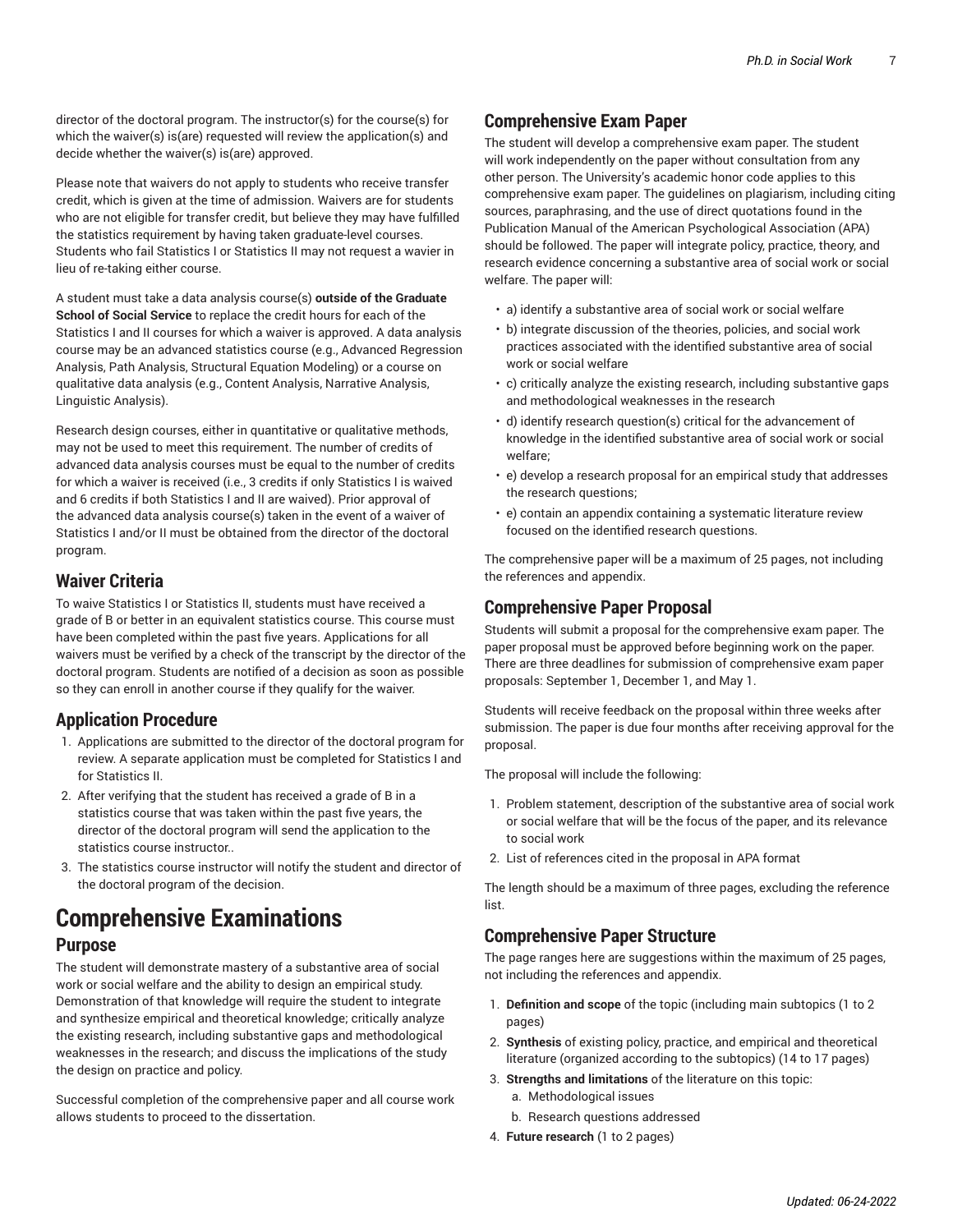- a. Topics to be addressed
- b. Methodological issues to consider
- 5. **Research Proposal** (3 to 4 pages)
	- a. Research questions and study aims (1 to 2 pages)
	- b. Methodology (using correct terminology throughout) (3 to 4 pages)
		- i. Study design (including name of design, unit of analysis)
		- ii. Sample (including target population, study population, sampling plan, eligibility criteria)
		- iii. Measures (including independent variables, dependent variables, potential confounding variables, and other key variables)
		- iv. Data collection strategy
		- v. Data analysis plan
		- vi. Strengths and weaknesses of the methods with respect to the study aims
- 6. Practice and policy implications (1 page)
- 7. Appendix
	- a. References
	- b. Systematic literature review using the table and guidelines in Appendix B

#### **Oral Defense**

An oral defense will be conducted within three weeks of the submission of the comprehensive exam paper.

#### **Comprehensive Exam Paper Committee**

The Comprehensive Exam Paper Committee will consist of two faculty members. The committee will be responsible for approval of the proposal, the final paper, and the oral defense.

#### **Timeline**

- *Comprehensive exam paper proposal approval:* The comprehensive exam proposal must be approved within one semester after completing course work.
- *Proposal revision:* If the Comprehensive Exam Paper Committee requests revisions, these must be submitted within three weeks. A maximum of one revision is allowed.
- *Comprehensive paper submission:* The comprehensive exam paper must be submitted within four months after approval of the proposal.
- *Comprehensive paper revision*: If revisions of the paper are requested, these must be submitted within three weeks. A maximum of one revision is allowed.
- *Oral comprehensive exam paper defense* : The oral defense will be conducted with three weeks of submitting the paper or revised paper if applicable.
- *Comprehensive exam paper decision:* Students will receive a decision about the comprehensive exam within two weeks after the oral defense is conducted.
- **Note:** The proposal and completed paper should be submitted to the director of the doctoral program by 5 p.m. of the due date.

## **Comprehensive Exam Paper Grading Rubric**

Students must earn an average score of 3 to pass the comprehensive exam. A score of 4.5 or higher is a "high pass." If students do not earn an average score of at least 3 on both the written paper and oral defense, they may submit a revision within one month.

The quality of the review/proposal is evaluated using the scale below, with 1 indicating the poorest and 5 indicating the highest possible rating. Descriptive anchors are provided to facilitate rating.

## **Instructions for Systematic Literature Review**

Conduct a literature review on the specific topic and subtopics described in the paper. Specify the search terms you used, the bibliographic databases included in searching for the articles, and the eligibility criteria that you used for selecting the articles.

Include 10 studies. Choose the studies most relevant to your topic. If there are more than 10 studies, choose those that are most rigorous and recent.

NOTE: In the comprehensive exam paper, the systematic literature review does NOT include conducting a meta-analysis. Existing meta-analyses can be incorporated into the systematic literature review. The following should also be provided:

- Search terms used
- Bibliographic databases searched: Inclusion criteria for studies

# **Outline for Internship Proposals**

#### **Rationale**

The rationale should include statements indicating how the proposed internship matches the student's educational objectives and a full description of what will be studied, i.e., the content of the learning activities explaining how they will further the attainment of the student's objectives.

#### **Plan**

The plan for the proposed internship should include where, how, and with whom the student will be working in the agency. It should also include how the agency supervisor will confer with the student's preceptor. Discussion of the final paper as agreed upon by the student and preceptor must also be included.

## **Preliminary Bibliography**

A preliminary reading list or bibliography based on initial exploration by the student and suggestions by the preceptor should be attached to the proposal.

#### **Deadlines**

- April 15 for summer or fall internships (\*summer internships will be registered as fall courses)
- December 1 for spring internships

#### **Examples of Possible Internships**

The following examples are merely suggestive as to the type of internships that may be developed:

- **Student Interested in Education or Teaching:** The internship could be developed in our master's program where the student could teach several sessions in a faculty member's course, develop and teach an entire course, perhaps in the continuing education program, provide field instruction, train new field instructors, or develop and conduct an in-service training program
	- Preparation for these assignments could involve the student in reading extensively about the theories of learning, pedagogy,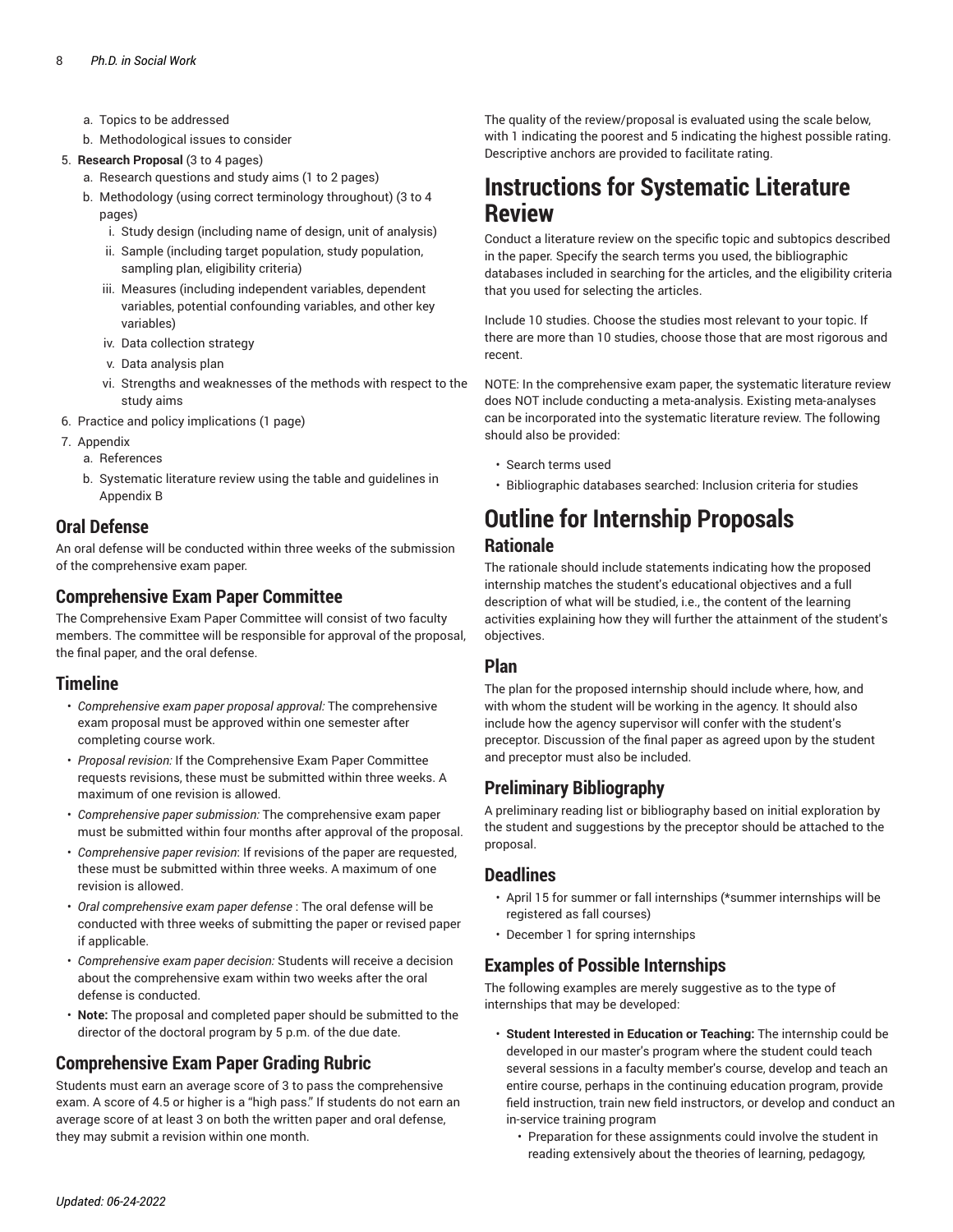androgyny, methods of instruction, evaluation of teaching programs, and in the substantive subject to be taught. The final paper could be an evaluation of student learning in a class or field situation, or a paper that shows an integration of the advantages or disadvantages of different methods and theories about teaching social work concepts.

- If a student is interested in the principles of curriculum evaluation and building, the paper could reflect a synthesis and assessment of the best approach for teaching a particular substantive subject.
- **Student Interested in Policy or Program Development:** The student could be placed in a city- or state-level office responsible for developing policies or new programs. The internship might be in a state legislator's office, a city or state office on aging, or a national voluntary agency with a policy division (e.g., NASW, National Home Caring Council, etc.) where the student might be assigned to work on various aspects of developing legislation and preparing the bill for submission to the legislature.
	- In such a setting, it might be sufficient for the student to be an observer, recording what transpires and thereby documenting, descriptively, the entire (or a major piece of the) legislative process.
	- The final paper assignment could then be a detailed analysis and evaluation, utilizing relevant theories of policy-making, decisionmaking, policy research, and/or program evaluation of what was done or not done.
	- Other opportunities for activities in this area might include the preparation of a position paper for a legislator reflecting a thorough policy analysis with anticipated and unanticipated consequences, or developing a social welfare needs assessment in a defined program area.
- **Student Interested in Research:** The internship could take place with one of the research projects being conducted at this School's Research Center, the University Third Age Center, the University's Hispanic Research Center, or by an individual faculty member.
	- The student could be assigned a role in the research project or conduct observations of the complete research endeavor. The final paper could be a summary of the findings.
- **Students Interested in Direct Practice:** The student interested in developing advanced knowledge and skills about new modalities of direct treatment could be placed with an agency known to be working with or testing the new modalities. The student could have a role in or just be an observer of such activities.
	- An example is a student interested in gaining insight into programming for the well elderly rather than the frail or ill elderly. The internship could be a community setting for seniors where the student becomes a "shadow" of the agency administrator or other program staff, to learn what programs are operating, the rationale for such programs, and to search the literature for existing content dealing with this target group.
	- The final paper might include a comparison and contrast in different types of programming, references to the literature and theory, as well as an evaluation and review of different practice approaches.

# **Dissertations**

#### **Overview**

The final requirement for achieving the doctoral degree in social work is the completion and satisfactory defense of a research study which reflects the student's mastery of the research process, and which makes

a contribution to knowledge. There are many models that a dissertation may follow. Copies of dissertations of GSS graduates can be accessed via the Fordham library database (Dissertations & Theses @Fordham). Dissertations are usually a highly detailed and technical investigation of some particular problem, concept, or method, carried out on either a quantitative and/or qualitative basis.

Whether quantitative or qualitative, the study should reflect:

- 1. A defined source of data which allows one to generalize or develop a broader understanding beyond the particular cases being studied
- 2. Use of a clearly defined research procedure
- 3. Exploration of the interrelationship of key variables in a controlled or systematic manner. In all instances, the dissertation must represent an independent contribution to knowledge in the field of social work or social welfare. While the research may be part of a larger project undertaken by a team of investigators, the document offered for the degree must represent work for which the student has taken major responsibility in design, methods, research implementation, and interpretation.

Dissertation proposals for data analysis of an existing data set (for which study design, selection and operationalization of measures, and data collection have been completed) must meet exceptionally high standards for originality of the study aims, contribution to the field, and sophistication of data analysis.

In addition to constituting a contribution to knowledge, a dissertation is expected to demonstrate a student's mastery of content in their area of specialization.

The student is expected to adhere to standards of scholarship and to demonstrate competence in appropriate problem, question, or hypothesis formations, development of design, data collection and analysis, drawing of sound conclusions and/or inferences, and preparation of an accurate and clear report. It is most important that students maintain professional standards for scholarship and research as delineated in the NASW Code of Ethics. Plagiarism is a very serious academic offense and materials quoted from other writers should be clearly attributed to the correct author. More information about acceptable social work academic practice in this area can be found in Szuchman and Thomlison (2012)\*.

\*Szuchman, L.T. and Thomlison, B. (2012) *Writing with Style: APA Style for Social Work (4th Edition)* Brooks Cole: San Francisco, CA ISBN-13: 978-0840031983

#### **Dissertation Proposal**

As the student proceeds through the course of study, consideration should be given to identifying areas or topics of interest that might be studied in depth in the dissertation research process. The student's faculty advisor, as well as individual course instructors, is available for discussion regarding this initial consideration of a research topic.

The proposal to be prepared for faculty committee review and approval should be a detailed description of the topic of study, in the context of existing knowledge, the methodology planned, and timetable. The faculty committee may require alteration in the proposal that has been developed in the seminar course. Students should consult Appendix F for an outline for the dissertation proposal. While the particular format of the proposal should be determined by the student and their committee, all items in the outline should appear in the proposal.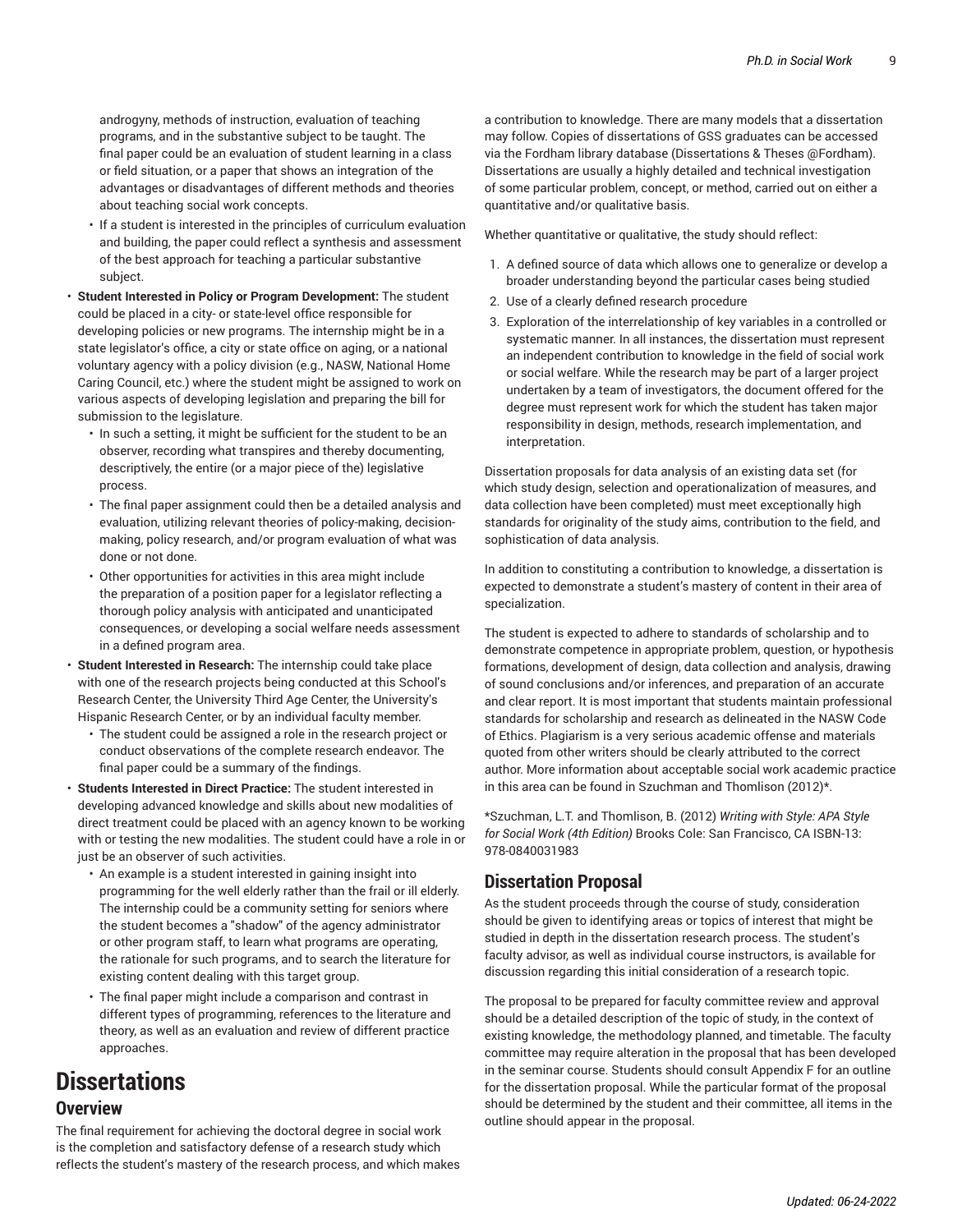The student is required to choose a mentor/chair and other committee members with earned doctorates when the student first begins to work on the proposal. When the mentor and the student believe that the proposal is ready for the Dissertation Proposal Review, the review will be scheduled and the doctoral office notified of the time and participants.

The doctoral candidate shall prepare a proposal following the outline in the next section.

#### **Dissertation Proposal Review**

Students and proposal committees should review the [University's](https://www.fordham.edu/info/24326/institutional_review_board/) IRB [procedures](https://www.fordham.edu/info/24326/institutional_review_board/) during proposal development. The student and dissertation chairperson will have to complete the CITI Protection of Human Subject online training before submission of study's protocol to the IRB for review. To obtain the application forms and access IRB resources, the students will need to log in to Mentor IRB—this online system manages IRB protocols.

The [University's](https://www.fordham.edu/info/24326/institutional_review_board/) IRB website provides detailed information on how to access the Mentor IRB system.

A copy of the proposal must be distributed to the Dissertation Review Committee at least two weeks prior to the scheduled proposal defense. This Committee consists of the candidate's Dissertation Committee (mentor, another Fordham faculty member, outside member), an additional Fordham faculty member who has not been involved with the proposal preparation (this person is selected from the School's faculty by the doctoral program director), and the director of the doctoral program (ex officio).

The Dissertation Proposal Review will be scheduled for two hours. The format of the proposal review will be determined by the Committee and the candidate. In general, the candidate will present the planned research. The candidate is encouraged to use visual aids (e.g., overhead projector or PowerPoint) and/or handouts. The formal presentation will be followed by a question and answer period between the members of the Dissertation Review Committee and the candidate. The candidate will then leave the meeting and the Dissertation Review Committee will have 20 minutes to come to a decision.

The decision (Accept, Accept with Minor Revisions, Accept with Major Revisions, or Reject) will represent the majority opinion of the Dissertation Review Committee. The chair of the Dissertation Review Committee will document the decision and distribute it to the other Committee members within one week of the defense. The Committee members may submit revisions to the chair within one week after receiving the written decision.

The chair will then provide the candidate with the written decision of the Committee. The chair may provide oral feedback to the candidate following the defense.

Other faculty members and students may attend the formal presentation and question-and-answer parts of the proposal defense as nonparticipating observers.

#### **Dissertation Chair and Committee**

The Dissertation Committee will continue to work with the student after the proposal is approved and accepted. In some cases, the student may want to have a non-faculty member on the committee because of this person's expertise in the topic or area of the research. If the person does not have an earned doctorate and is not a member of a university faculty, then such a person can be added as a fourth member of the committee.

The Dissertation Committee's function is to assist the student in carrying out the research design and in the writing of the dissertation. As materials are developed, they should concurrently be submitted to the chair and to the other two members of the committee for review. The student may be required to make modifications in the design of the study as the committee advises. The chair may call meetings of the committee when indicated. The chair with the approval of other committee members also schedules the oral defense.

The mentor should inform the doctoral director at the end of each semester about of the progress of each student in completing their dissertation.

#### **Dissertation Defense**

When the chairperson, in consultation with other committee members, decides that the dissertation is ready for defense, they will arrange a time for the defense to take place. At least three weeks prior to the scheduled date of oral defense, final typewritten copies of the dissertation must be submitted to the Dissertation Committee chair and other committee members.

The chairperson of the Dissertation Committee serves as the chair of the defense meeting, guiding and focusing the discussion so that the student's scholarship and research abilities can be accurately and fairly evaluated.

When the student's defense has been completed, he or she will be asked to wait while the committee members confer and reach a conclusion as to whether or not the defense has been satisfactory.

The student will then be invited to rejoin the committee, be informed by the chairperson as to the committee's decision, and if indicated, be given a verbal explanation of the reasons for an unsatisfactory rating, areas needing re-doing or modifications, or other problems.

When the defense has been satisfactory, the approval form should be signed by all committee members, and given to the director of the doctoral program.

In cases where the defense has been unsatisfactory, the director of the doctoral program should be notified immediately. When a student's defense is rated unsatisfactory, or when major modifications are required, the chairperson should prepare a written statement outlining the reasons for the rating, areas requiring modifications, or other problems and make this available to the student as soon as possible.

Students may require consultation on methodological or substantive issues that are not available from the faculty at the Graduate School of Social Service. Students are responsible for obtaining any outside consultation necessary to complete the dissertation.

## **Final Preparation of Dissertation**

After successful defense, when any necessary corrections have been made, the chairperson must give final approval that dissertation standards have been met. Following this final review, the student must prepare the dissertation to be deposited electronically. Instructions for this procedure are available from the director of the doctoral program. Dissertations must conform to the APA style manual. Each final copy should have a title page, an abstract of not more than 350 words and a statement of acceptance signed by all committee members. When the dissertation is deposited, students must complete a Survey of Earned Doctorates Questionnaire and prepare a separate abstract to be deposited with Social Work Abstracts.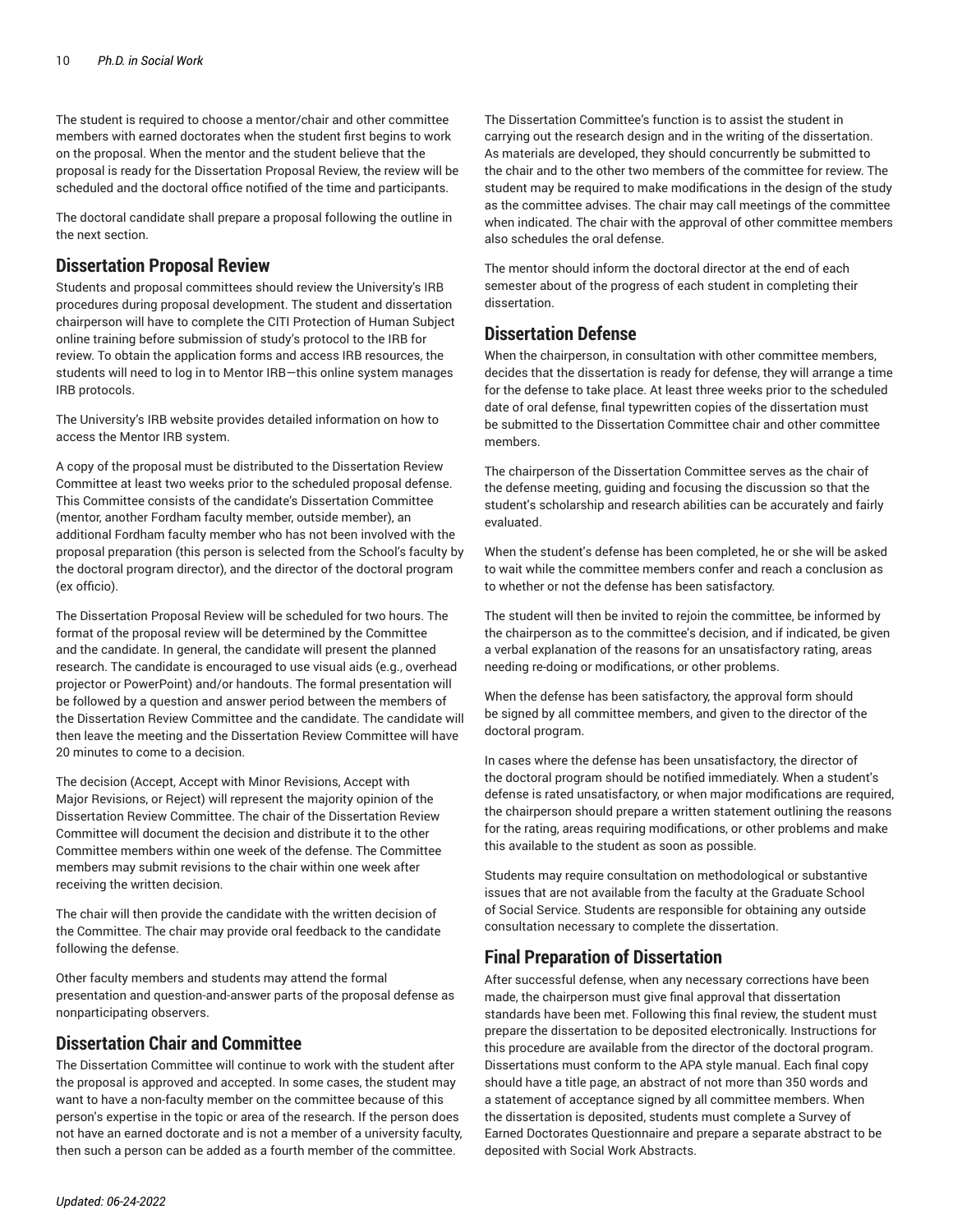## **Deadline for Dissertation Completion**

Students have a maximum of eight to 10 years (for full-time and part-time students respectively) of active involvement as matriculated students in which to complete all work for the degree, including the writing and successful defense of a dissertation.

If a student is actively engaged in completing the dissertation and needs a brief extension of the deadline, that student may apply in writing to the director, who will review the request with the Doctoral Curriculum and Policy Committee, where a final decision will be made.

## **Outline for Dissertation Proposal**

- **Table of Contents**
- **Abstract**
	- 250-word or less description of the proposal's goals and specific aims
- **Literature Review**
- **Study Hypothesis**
- **Problem Statement/Rationale**

• Should state in a clear, precise way what is the problem to be studied, why it is important, and how the proposed project will contribute to social work knowledge. The hypothesis or major questions to be answered by the dissertation should also be included.

- **Conceptual Framework/Theoretical Model**
	- This very important section should provide a detailed review of the theoretical frame of reference being used in carrying out this study. Included must be a detailed review of the literature and research related to the topic. It should represent a synthesis of the state of the art in the topic area. References should be appropriately footnoted.

#### • **Proposed Methodology**

- This section should include five subsections:
	- Data analysis plan
	- Sampling plan
	- Study design
	- Data collection plan
	- Measures

The student must describe the proposed research methods to be used in the study, including why they are believed to be appropriate approach. Also, the sources of data, the sampling procedure, and the limitations on generalizability of the study need to be defined. If a qualitative approach such as a case study is used, appropriate methodology should be specified as outlined in standard qualitative texts. The student should define the proposed sample size as well as the number of subjects who will be available. Any agreements that have been obtained that will assure access to the study sample should be specified.

In terms of the instruments, the variables in the study and how data on them will be collected, must be indicated. If using measures developed by others, the student should indicate how they were previously used, and any studies of validity and reliability, which have been done. If the student is going to construct his or her own measures, reasons why they are preferred should be stated; also, how it is proposed to pretest the measures, check for reliability, and for validity. Whenever possible, the student should provide as an appendix, a draft of the instrument, indicating why the data collection method chosen seems

most appropriate to the task. When using a qualitative approach, the nature of interview guides should be specified ways in which authenticity and genuineness of the data is preserved.

The steps planned to be taken to assure the protection of human subjects in the study should be stated. The doctoral program's administrative assistant should be consulted for all appropriate guidelines.

#### • **Plan for Analysis**

- In this section, the plan for analysis of the data to be collected should be detailed. If statistical tests are to be used, the student should indicate tentative thoughts on what the approach will be as well as what tentative bivariate and multivariate analysis will be undertaken
- Dummy tables for this may be used if desired. The student should be sure to show how the proposed analysis will answer the study questions (hypotheses) which have been posed. If content analysis of narrative data is used, the approach taken should be specified.

#### • **Timeline**

• A Gantt Chart detailing the major steps in the work and the approximate times of completion should be developed.

#### • **Supporting Documents**

• If proposing to work within an agency, a letter from the appropriate agency person, indicating the agency's willingness to give access to study subject and/or case records, should be included.

Examples of previous dissertations are available in the library. *Social Work Research and Abstracts* has a yearly review of all dissertations completed in the field of social work. Review of other appropriate abstracts and journals relating to the specific area may also be included.

#### **Institutional Review Board (IRB) Approval**

Students will also be required to receive IRB approval before proceeding with dissertation research. Study protocols for IRB review are submitted electronically. Electronic submission is done on the University's IRB website. All study protocols must receive IRB approval. IRB policies and procedures for determination of the type of review a particular study will require are found on the [University's](https://www.fordham.edu/info/24326/institutional_review_board/) IRB website.

## **Research Award**

A research award is presented annually to a Ph.D. graduate that has prepared the year's most outstanding dissertation. The awardee's name appears in the commencement program and includes an honorarium.

#### **Eligibility**

Any student graduating between August of the previous year and May of the current academic year is eligible to receive the award.

#### **Procedure**

The chair of a student's dissertation committee must nominate a student for the award and must submit to the doctoral program director an electronic copy of the student's dissertation. Nominations for the award must be received by the doctoral program director by April 1.

Two faculty members named by the program director will review the submitted dissertations. They will inform the program director of their decision by April 15. The winner of the award will be announced at the School's commencement exercises.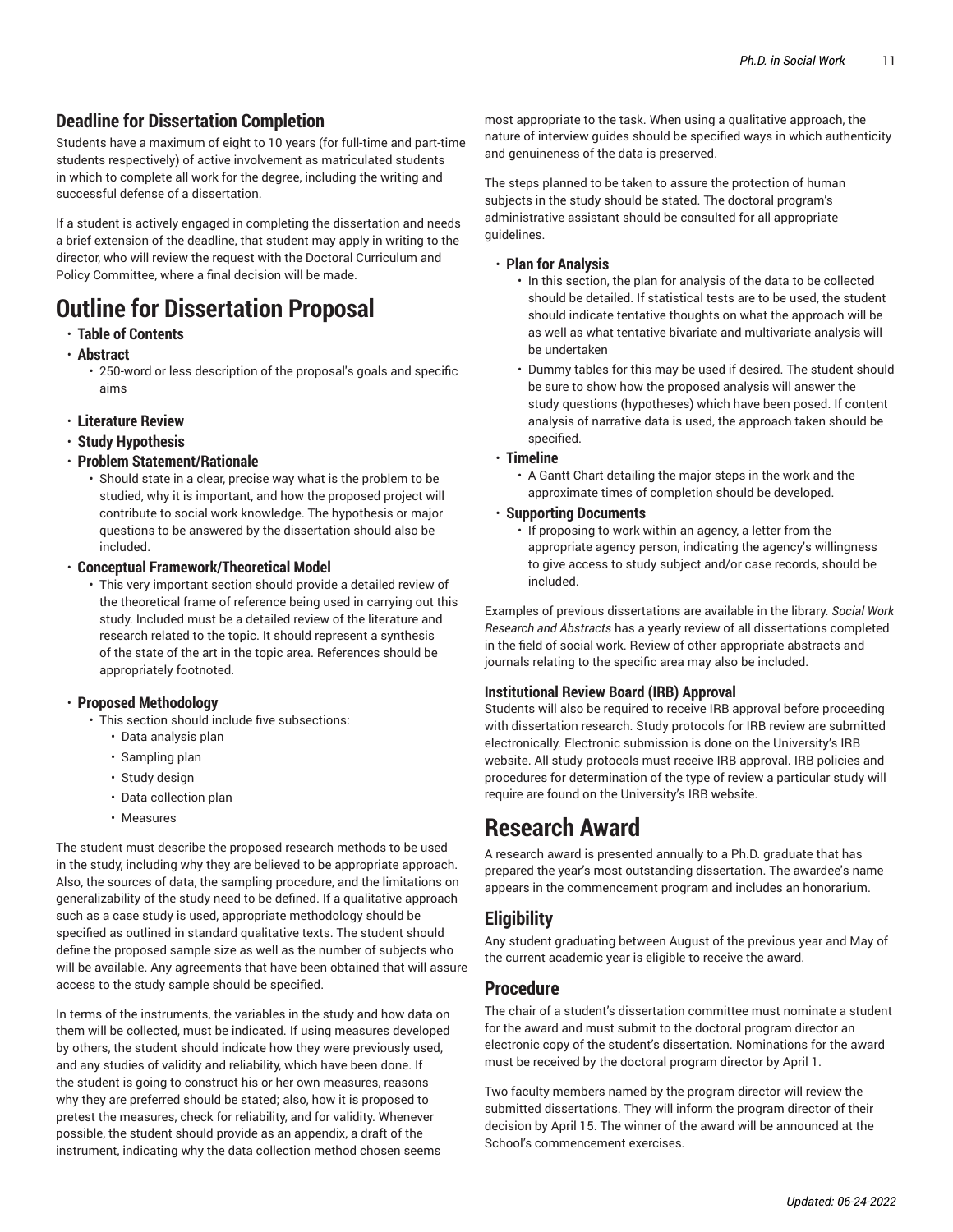## **Criteria**

The faculty members will use the following criteria when making their decision:

- 1. **Originality and Contribution**: The reviewers will consider the importance of dissertation's subject matter, the contribution the study makes to our knowledge base, and the significance of the findings for social work practice and/or social policy.
- 2. **Study Design**: Factors including the design's rigor, appropriateness, and implementation will be considered.
- 3. **Quality of Scholarship**: How well is the study anchored in the extant literature? How well are the study's conceptual and theoretical foundations developed?
- 4. **Descriptive Clarity**: How well is the study rationale described? Are procedures, research questions, study rationale, etc. clearly described? Could the study be replicated readily?
- 5. **Depth and Breadth of Analysis**: Is the student's thinking clearly explicated? Does the student consider a range of possible explanations? How well does the student develop the implications of the study and its findings, including its strengths and limitations?
- 6. **Written Quality of the Dissertation**: Is the dissertation organized well? Does it follow acceptable formatting and style guidelines?

## **Blackboard Site**

A Blackboard site has been set up for the program. Students are automatically enrolled on the site. Program announcements are distributed using this site. The site archives announcement, copies of previously used comprehensive examine questions, and a copy of the program manual.

# **Enrollment Policies Transfer of Credit**

Up to six (6) credits can be accepted as transfer from another doctoral program.

All courses must be doctoral level courses taken within the last five academic years, and must be reviewed by the director of the doctoral program, in consultation with the Fordham course instructor, if indicated. Students should also submit catalog course description together with course outlines of those courses presented for transfer consideration.

## **Maintenance of Matriculation**

To maintain their status as active students pursuing a Ph.D., students must be enrolled in coursework. If they are not enrolled in required or elective courses (e. g., they are studying for comprehensive examinations or they are in the dissertation phase of studies), students must enroll in SWGS 0799 Maint Matric - Mentored to maintain active student status.

If for personal reasons (e. g., serious illness) a student must withdraw from studies temporarily, the student may enroll in SWGS 0766 Maint Matric - No Mentor to maintain active student status. A student must have written permission from the director of the doctoral program to enroll in SWGS 0766.

If students do not enroll in coursework for two consecutive semesters and if they are not enrolled for maintenance of matriculation for each semester in which they are not enrolled in courses, they are not considered active students and they may be removed from studies. If such an action occurs, students must re-apply for admission to resume

studies. Readmission is not guaranteed. Readmitted students may be required to repeat coursework or take additional coursework to complete degree requirements.

## **Auditing Courses**

Students who are enrolled in coursework for credit may audit up to one course per semester. Generally, to audit a course, space must be available and the student must have the instructor's permission. Instructors are free to set their requirements for students who are auditing their courses (e.g., specifying whether or not auditing students must complete course assignments or participate in course activities). Students who audit a course must enroll in the course as an auditing student. They will receive no grade for the course, but their attendance will be documented on their University transcript. Students who audit courses will not be charged tuition for audited courses if they are enrolled in other courses for credit. If they are taking no courses for credit, students who audit courses must be enrolled in SWGS 0799 Maint Matric - Mentored.

# **Leaves of Absence**

Matriculated students may request leaves of absence for one or two semesters for a variety of personal, familial, health, and other reasons. Students must send a written request for a leave of absence to the director of the Ph.D. program. The request must state the reasons for the leave and must include any supporting documentation as requested by the director. The director, in turn, will respond in writing. Extensions of leaves of absence must follow the same procedure as described above. The time on leave will not be charged against the time limit within which a matriculated student must complete degree requirements and obtain a degree. Students returning from leaves of absence should contact the Ph.D. program director to discuss registration.

# **Withdrawal from Courses**

A student who wishes to withdraw from a course should contact the director of the Ph.D. program. No financial penalty will be attached for withdrawals prior to the start of the semester. Withdrawal from a course after the semester begins will result in a "W" being recorded on the transcript. In addition, a student will be charged tuition for the course on a [prorated](https://www.fordham.edu/info/21262/refunds/) basis according to the date of withdrawal.

Students who withdraw from courses after the semester begins should speak with their instructors in addition to contacting the Ph.D. program director.

# **Program Governance**

The doctoral program is headed by a program director appointed by the dean. As in all University programs, the dean reports to the appropriate officer of Fordham University, the provost and senior vice president for academic affairs.

## **Doctoral Curriculum and Policy Committee**

The Doctoral Curriculum and Policy Committee is composed of the director of the doctoral program, five faculty members eligible to teach in the doctoral program, and a student member, who is elected by doctoral students. The committee meets periodically each semester to develop and monitor curriculum, as well as to formulate and review policies and procedures.